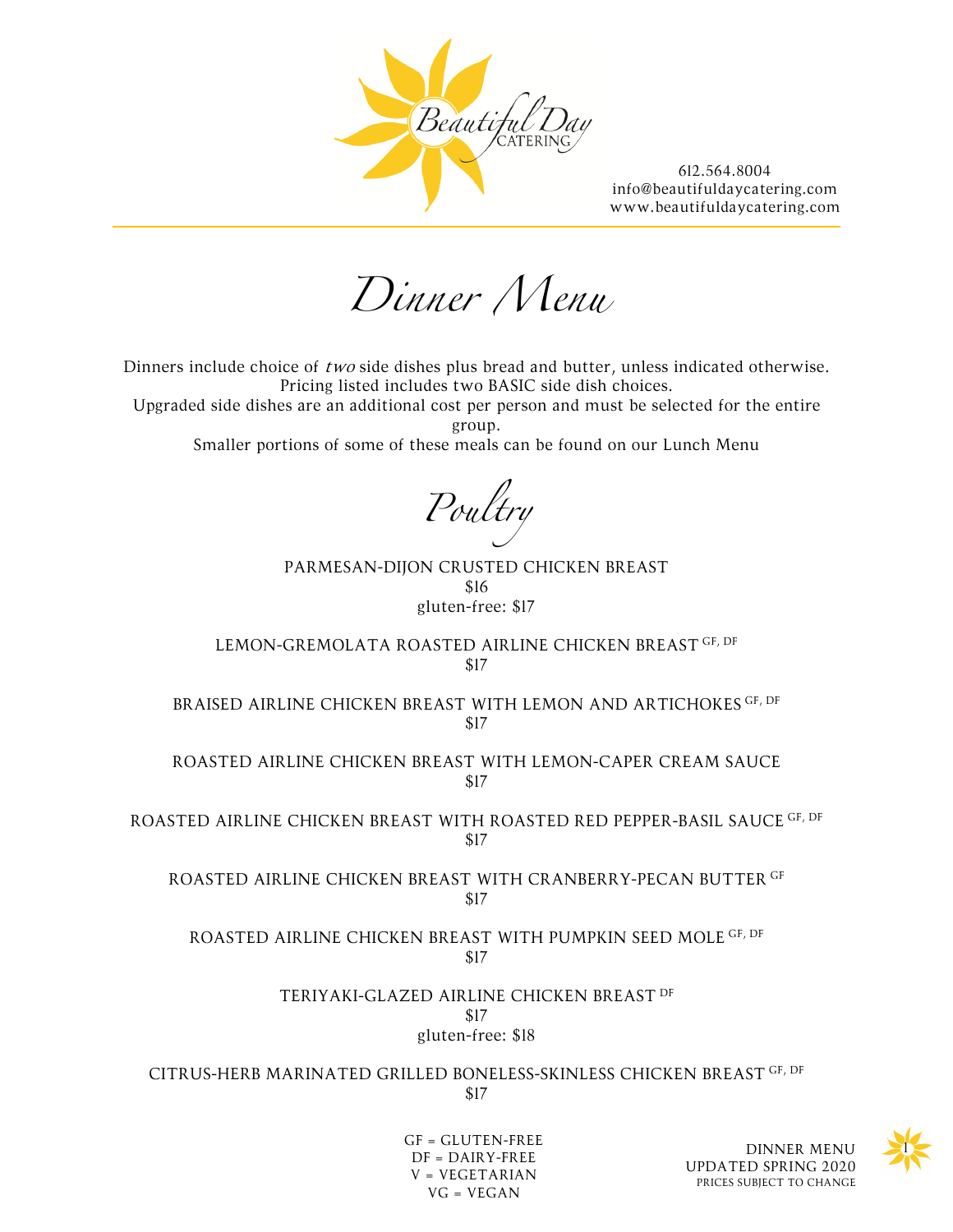

# SPINACH, GOAT CHEESE, & PINE NUT STUFFED CHICKEN BREAST GF \$18

### BACON WRAPPED DIJON CHICKEN BREAST GF, DF \$18

BRAISED AIRLINE CHICKEN WITH COCONUT-CURRY SAUCE GF, DF \$18

ROASTED AIRLINE CHICKEN BREAST WITH BRANDY CREAM SAUCE AND CASHEWS \$18

# ROASTED TURKEY BREAST WITH GRAVY \$18

TURKEY BREAST ROULADE STUFFED WITH PROSCIUTTO AND FONTINA CHEESE GF \$20

*Pork*

PORK TENDERLOIN WITH MUSTARD-CHIVE SAUCE GF \$18

HERBED PORK TENDERLOIN WITH PARSLEY-SHALLOT SAUCE GF, DF \$18

> POLYNESIAN-GLAZED PORK TENDERLOIN DF \$18

PORK TENDERLOIN WITH BALSAMIC CHERRY CREAM SAUCE GF \$19

PROSCIUTTO WRAPPED PORK TENDERLOIN WITH BALSAMIC GLAZE GF, DF \$20

PORK LOIN STUFFED WITH DRIED APRICOTS AND CHERRIES & PORT WINE SAUCE \$22

> BONE-IN CIDER-GLAZED PORK CHOPS \$22 gluten-free: \$23

> > GF = GLUTEN-FREE DF = DAIRY-FREE V = VEGETARIAN VG = VEGAN



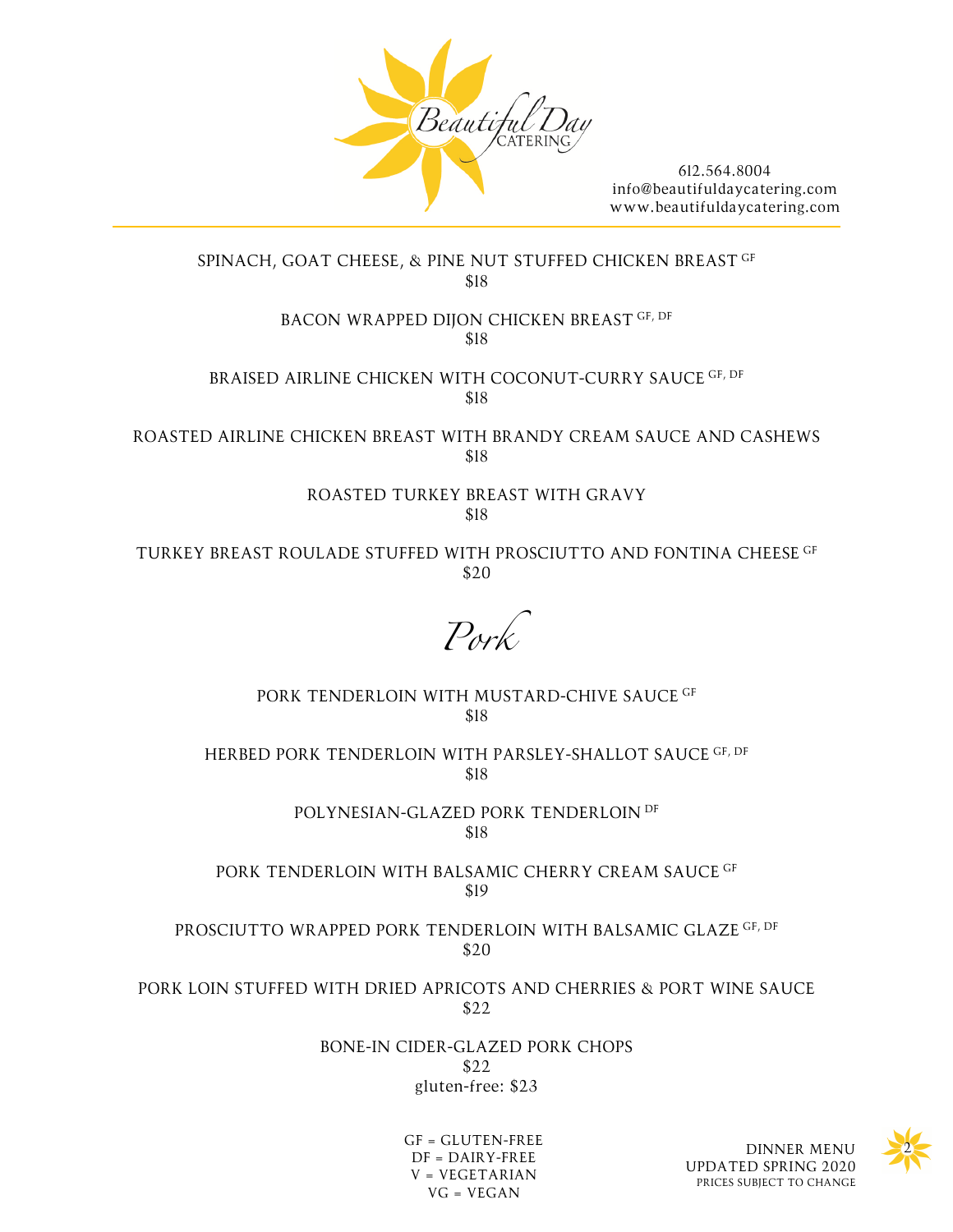

*Beef and Lamb*

BEEF PINWHEELS GF prosciutto & provolone \$24

GARLIC ROAST BEEF GF, DF \$27

BEEF BOURGUIGNON \$28

BRAISED BONELESS SHORT RIBS WITH HONEY PORT SAUCE \$40

BRAISED BONELESS SHORT RIBS WITH CHOCOLATE, ROSEMARY, & PANCETTA \$40

> PRIME RIB WITH AU JUS AND HORSERADISH GF \$42

BEEF RIBEYE ROAST WITH PORCINI-BACON SAUCE GF \$42

> BACON WRAPPED BEEF TENDERLOIN WITH RED WINE SAUCE \$48

BEEF TENDERLOIN WITH BEARNAISE & GORGONZOLA SAUCES \$48

GARLIC-PARMESAN-HERB CRUSTED LEG OF LAMB \$29 gluten-free: \$30

> ROSEMARY-CRUSTED LAMB CHOPS DF \$33 gluten-free: \$34





GF = GLUTEN-FREE DF = DAIRY-FREE V = VEGETARIAN VG = VEGAN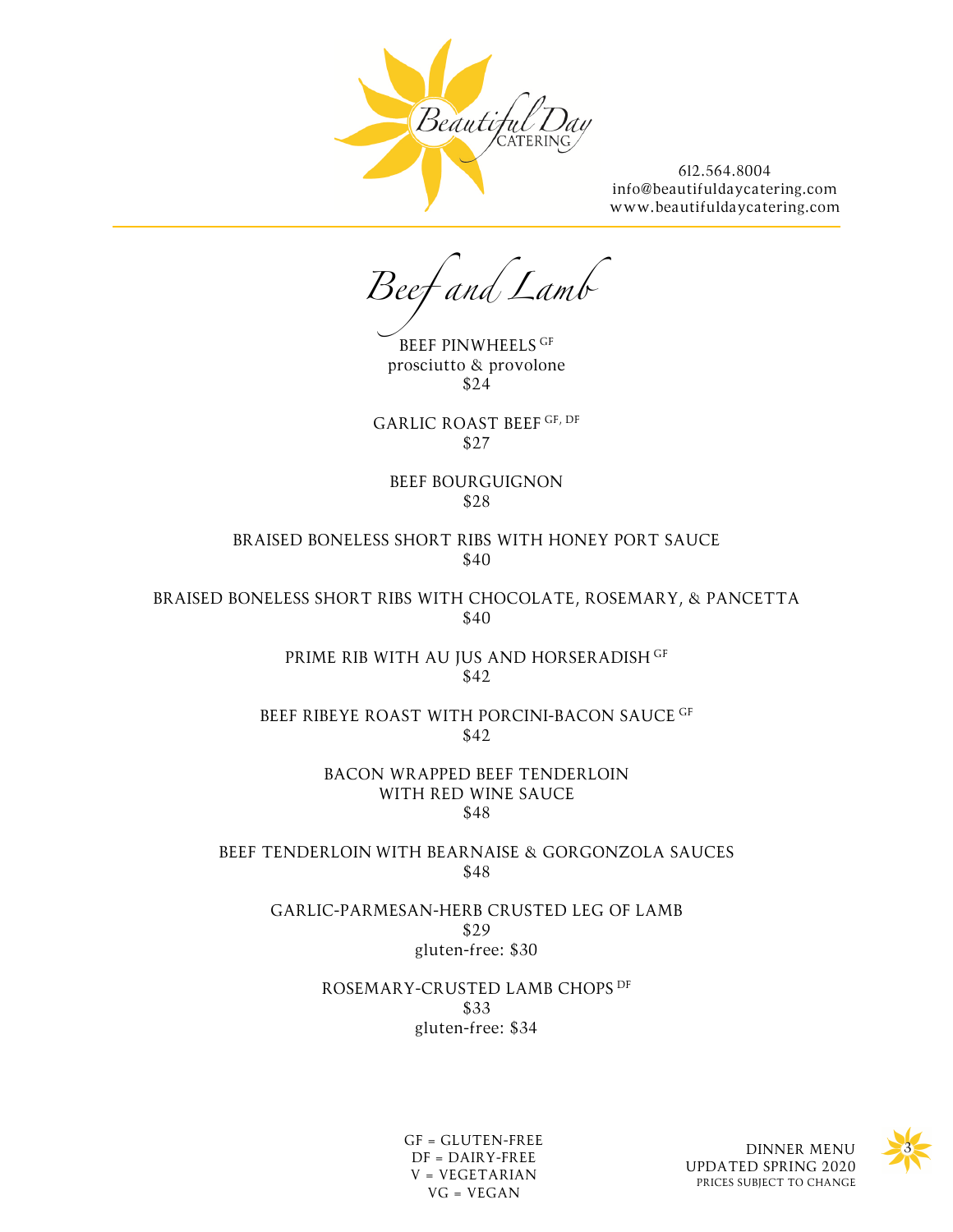

Fish and Seafor

ROASTED FISH WITH CHOICE OF ONE TOPPING

- TOMATO-CAPER RELISH GF, DF
- MUSTARD CRÈME FRAICHE GF • HERBED BUTTER GF
- ROASTED RED PEPPER-BASIL GF, DF with Wild Caught Mahi-Mahi - \$23 with Wild Alaskan Sockeye Salmon - \$26

BALSAMIC-GLAZED FISH GF, DF with Wild Caught Mahi-Mahi- \$23 with Wild Alaskan Sockeye Salmon - \$26

SOY & KAFFIR LIME-GLAZED FISH DF with Wild Caught Mahi-Mahi - \$23 with Wild Alaskan Sockeye Salmon - \$26

WALNUT-HONEY MUSTARD-CRUSTED FISH GF, DF with Wild Caught Mahi-Mahi - \$24 with Wild Alaskan Sockeye Salmon - \$27

FISH EN PAPILLOTTE WITH WHITE WINE, BUTTER, AND ASSORTED VEGETABLES GF with Wild Caught Mahi-Mahi - \$24 with Wild Alaskan Sockeye Salmon - \$27

> PANKO-SCALLION CRUSTED FISH WITH MANGO SALSA DF with Wild Caught Mahi-Mahi - \$24 with Wild Alaskan Sockeye Salmon - \$27

SPINACH FLORENTINE WELLINGTON (Pastry Encrusted Fish with a Cheesy Spinach Filling) with Wild Caught Mahi-Mahi - \$24 with Wild Alaskan Sockeye Salmon - \$27

GRILLED SHRIMP SKEWERS WITH CHOICE OF SEASONING: • Lemon-Garlic  $g_f$ ,  $df$  • Lemon-Herb  $g_f$ ,  $df$  • Garlic Butter  $g_f$  • Chile-Lime  $g_f$ ,  $df$  • Old Bay  $g_f$ ,  $df$ \$27

> SHRIMP SCAMPI GF \$25

GF = GLUTEN-FREE  $DF = DAIRY-FREE$ V = VEGETARIAN VG = VEGAN

DINNER MENU UPDATED SPRING 2020 PRICES SUBJECT TO CHANGE

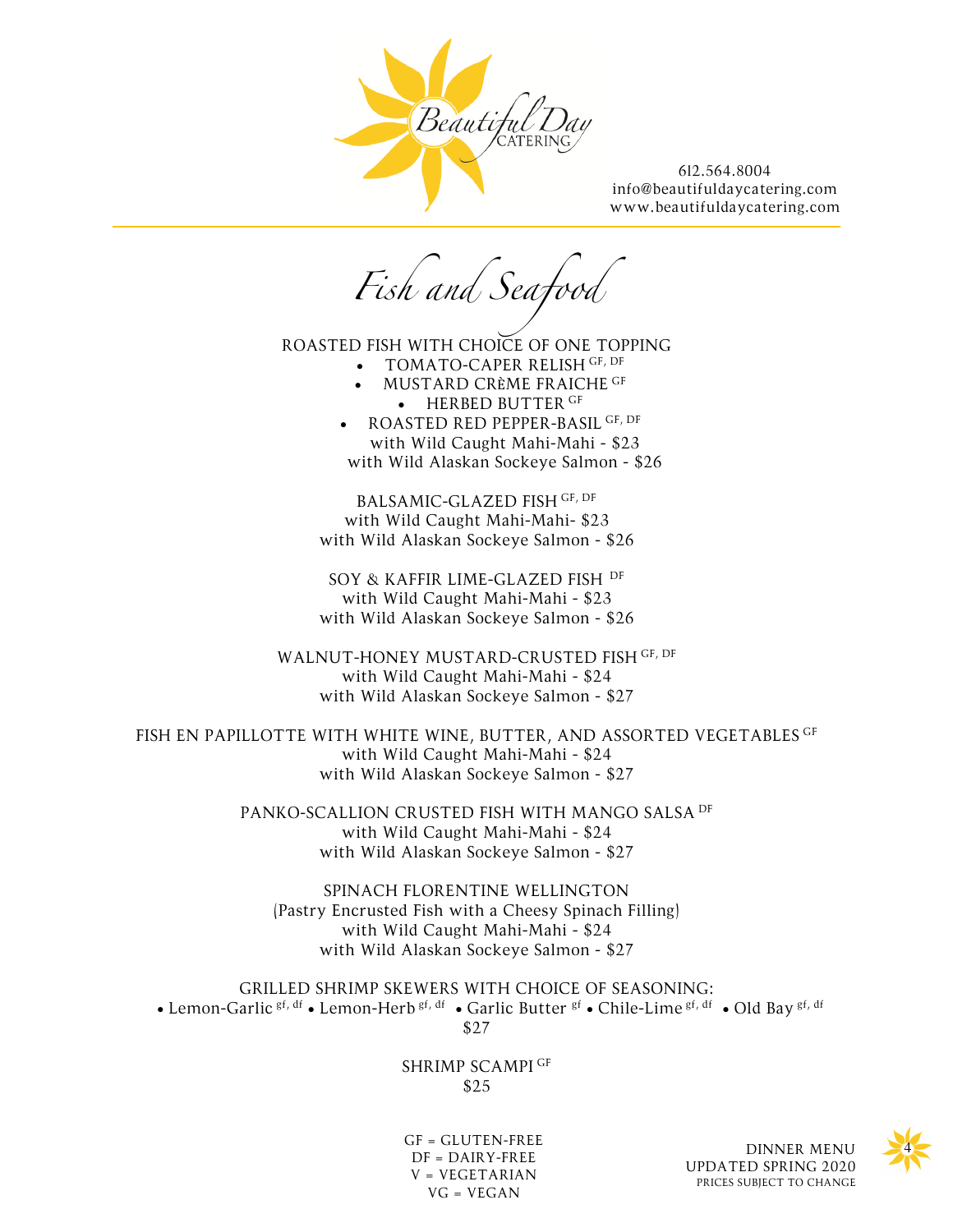

# SEARED DIVER SCALLOPS WITH HERBED BUTTER GF \$38

MISO BUTTER-BASTED SEARED DIVER SCALLOPS GF \$38

*Pasta*

Pasta dishes include choice of *one* side dish plus and bread & butter or garlic bread. Pasta dish pricing listed includes one BASIC side dish choice. Upgraded side dishes are an additional cost per person and must be selected for the entire group. Smaller portions of some of these meals can be found on our Lunch Menu. Gluten-Free Pasta is available for a \$1 per person upcharge.

> ITALIAN SAUSAGE MANICOTTI \$15

SPINACH & CHEESE MANICOTTI <sup>V</sup> \$14

BEEF & SAUSAGE LASAGNE  $$15*$ \*Must be ordered in increments of 9

FOUR CHEESE LASAGNE <sup>V</sup>  $$15*$ \*Must order in increments of 9

TOMATO-BASIL PASTA VG, DF \$15

PASTA WITH SPINACH, TOASTED WALNUTS, CARAMELIZED ONIONS, AND GORGONZOLA CREAM <sup>V</sup> \$15

PASTA WITH BUTTERNUT SQUASH & SAGE IN A PARMESAN CREAM SAUCE V \$15



GF = GLUTEN-FREE DF = DAIRY-FREE V = VEGETARIAN VG = VEGAN

DINNER MENU UPDATED SPRING 2020 PRICES SUBJECT TO CHANGE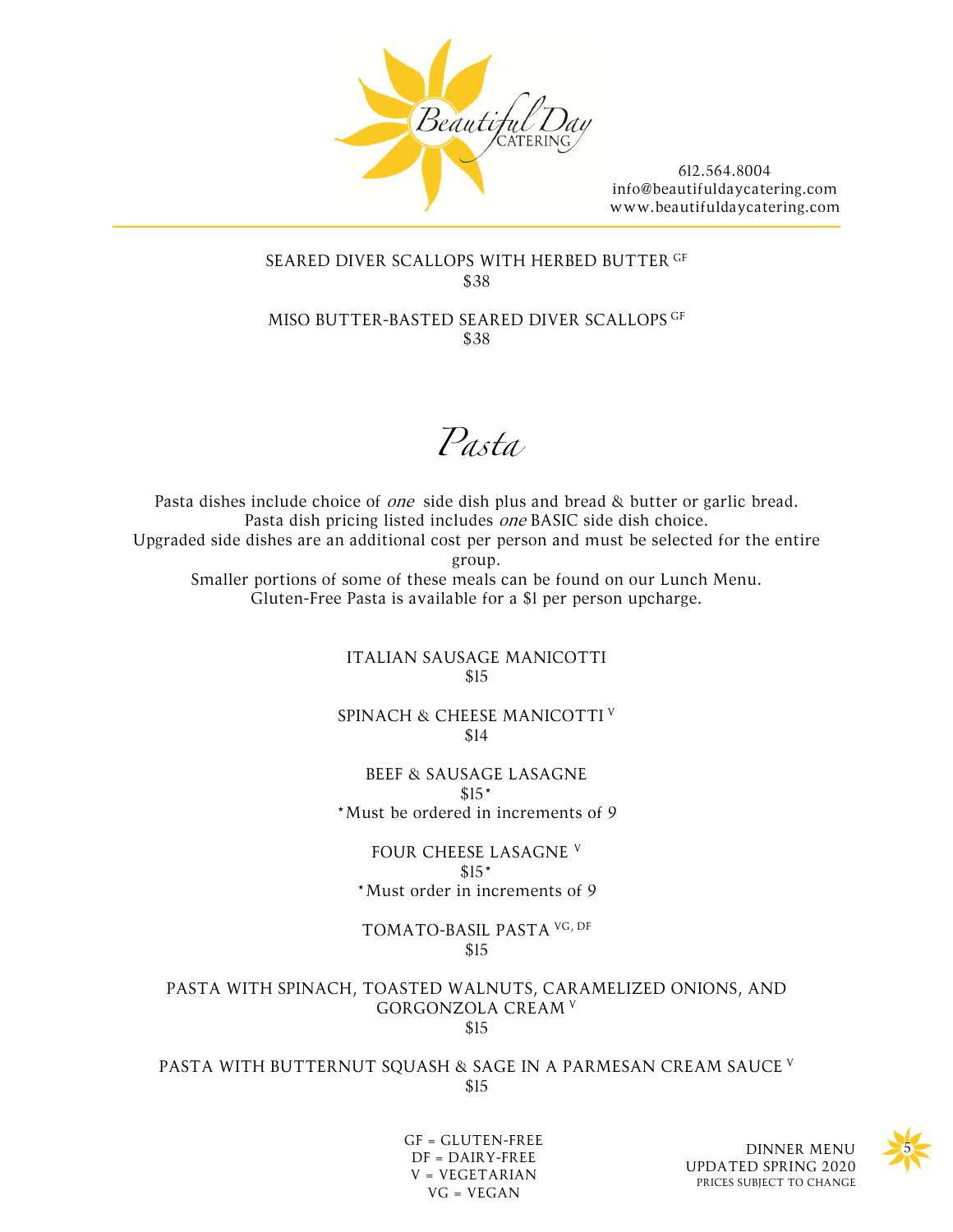

PASTA WITH BUTTERNUT SQUASH, ROASTED SHALLOTS, BALSAMIC, & SAGE VG, DF \$15

PASTA WITH BRAISED CHICKEN AND SUN DRIED TOMATO CREAM SAUCE \$15

> PASTA ALFREDO With Herbed Chicken Strips: \$15 With Seasoned Shrimp: \$19

PESTO PASTA With Roasted Vegetables <sup>V</sup>: \$15 With Chicken, Peas, and Bacon: \$18

BRAISED BEEF AND MUSHROOM RAGOUT WITH PENNE PASTA \$18

*Vegetarian and Vegan*

Refer to Pasta Section for more entrée options.

PARMESAN-DIJON-CRUSTED PORTOBELLO MUSHROOMS <sup>V</sup> \$18 \*Available as a Gluten-Free or Vegan option upon request

INDIVIDUAL ROASTED VEGETABLE & CHEDDAR PIE <sup>V</sup> \$16

> ZUCCHINI, BASIL, & PARMESAN TART <sup>V</sup> \$14 \*Must be ordered in increments of 10

MUSHROOM WELLINGTON WITH PORT REDUCTION <sup>V</sup> \$20

GINGER-GARLIC TOFU AND VEGETABLE STIR-FRY VG, DF \$14

> RATATOUILLE <sup>V</sup> \$15 \*Available as a Vegan option upon request

> > GF = GLUTEN-FREE DF = DAIRY-FREE V = VEGETARIAN VG = VEGAN

DINNER MENU UPDATED SPRING 2020 PRICES SUBJECT TO CHANGE

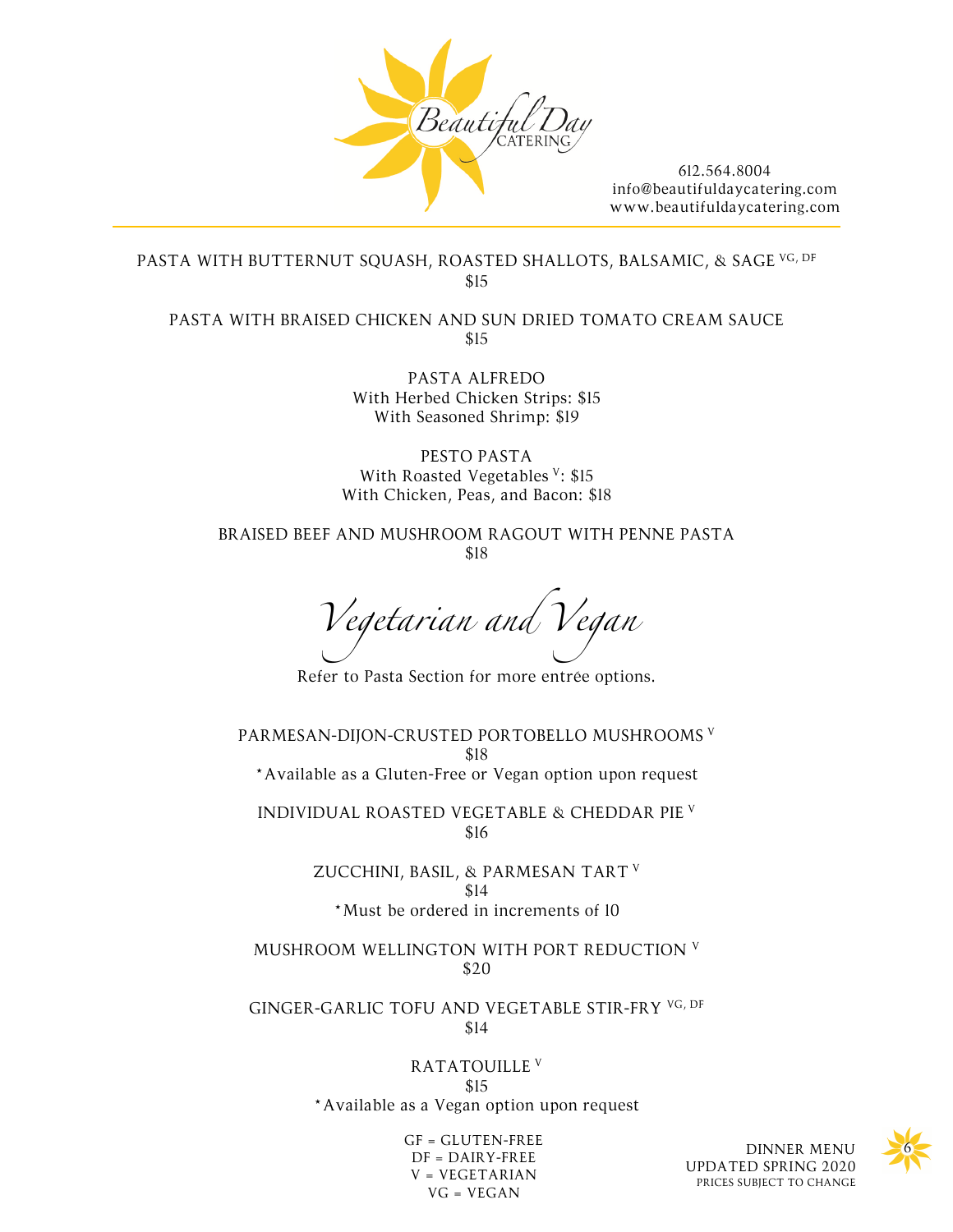

*Dinner Duos*

Dinner duos include choice of *three* side dishes plus bread and butter, unless indicated otherwise. Pricing listed includes three BASIC side dish choices. Upgraded side dishes are an additional cost per person and must be selected for the entire group.

CHOOSE ONE ENTRÉE FROM COLUMN ONE AND ONE ENTRÉE FROM COLUMN TWO No Substitutions or Alterations \$27 PER PERSON

### COLUMN ONE (CHOOSE ONE)

PARMESAN-DIJON CRUSTED CHICKEN gluten-free upon request

LEMON-ARTICHOKE BRAISED CHICKEN GF, DF

LEMON-GREMOLATA ROASTED CHICKEN GF, DF

BACON-WRAPPED DIJON CHICKEN GF, DF

CITRUS-HERB GRILLED CHICKEN GF, DF

PORK TENDERLOIN WITH MUSTARD-CHIVE SAUCE GF

PORK TENDERLOIN WITH PARSLEY-SHALLOT SAUCE GF, DF

> POLYNESIAN-GLAZED PORK TENDERLOIN DF

PARMESAN-DIJON CRUSTED PORTOBELLA MUSHROOM <sup>V</sup> gluten-free or vegan upon request

> RATATOUILLE <sup>V</sup> vegan upon request

# COLUMN TWO (CHOOSE ONE)

BALSAMIC-GLAZED MAHI-MAHI OR SALMON GF, DF

WALNUT-HONEY MUSTARD-CRUSTED MAHI-MAHI OR SALMON GF, DF

MUSTARD-CRÈME FRAICHE ROASTED MAHI-MAHI OR SALMON GF

GRILLED SHRIMP SKEWERS (GARLIC BUTTER GF, LEMON-GARLIC GF, DF, OR LEMON-HERB GF, DF)

BEEF PINWHEEL WITH PROSCIUTTO & PROVOLONE<sup>GF</sup>

#### GARLIC ROAST BEEF GF, DF

GARLIC-PARMESAN-HERB CRUSTED LEG OF LAMB gluten-free upon request

GF = GLUTEN-FREE<br>DINNER MENU DF = DAIRY-FREE V = VEGETARIAN VG = VEGAN

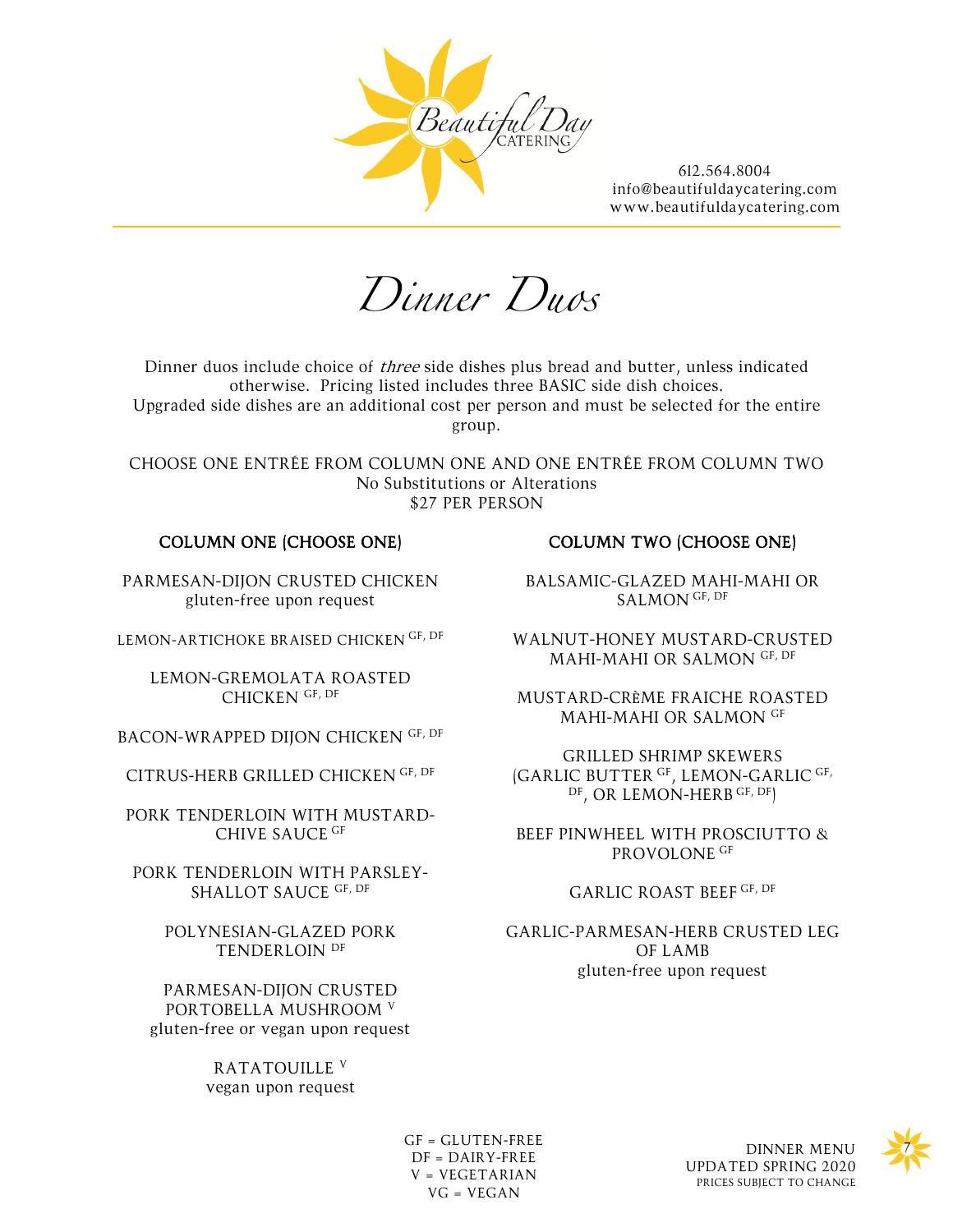

*Basic Side Dishes*

Choice of Two Included in Pricing for Entrees. Choice of One Included in Pricing for Pastas.

### BASIC VEGETABLE CHOICES

SEASONAL ROASTED VEGETABLE MEDLEY GF, DF, VG

GLAZED CARROTS GF, V

ROASTED BROCCOLI WITH CHILE FLAKES GF, DF, VG

GREEN BEANS ALMONDINE GF, V

GARLIC BUTTER GREEN BEANS GF, V

# BASIC SALAD CHOICES

CLASSIC CAESAR SALAD

FARMERS' MARKET GARDEN SALAD WITH PICKLED BEETS GF, VG Choice of Scratch-Made Herbed Ranch GF, V or Balsamic Vinaigrette GF, DF, VG

SUPERFOOD GREENS GF, DF, VG (Baby Spinach, Baby Kale, Baby Chard) with Balsamic Vinaigrette

# BASIC STARCH CHOICES

HERB ROASTED POTATOES GF, DF, VG

CREAMY MASHED POTATOES GF, V

GARLIC MASHED POTATOES GF, V

PARMESAN SMASHED POTATOES GF, V

CHEESY HASHBROWN POTATO CASSEROLE <sup>V</sup>

RICE PILAF GF, DF, VG

BROWN JASMINE RICE GF, DF, VG

BASMATI RICE GF, DF, VG

BUTTERED NOODLES <sup>V</sup>

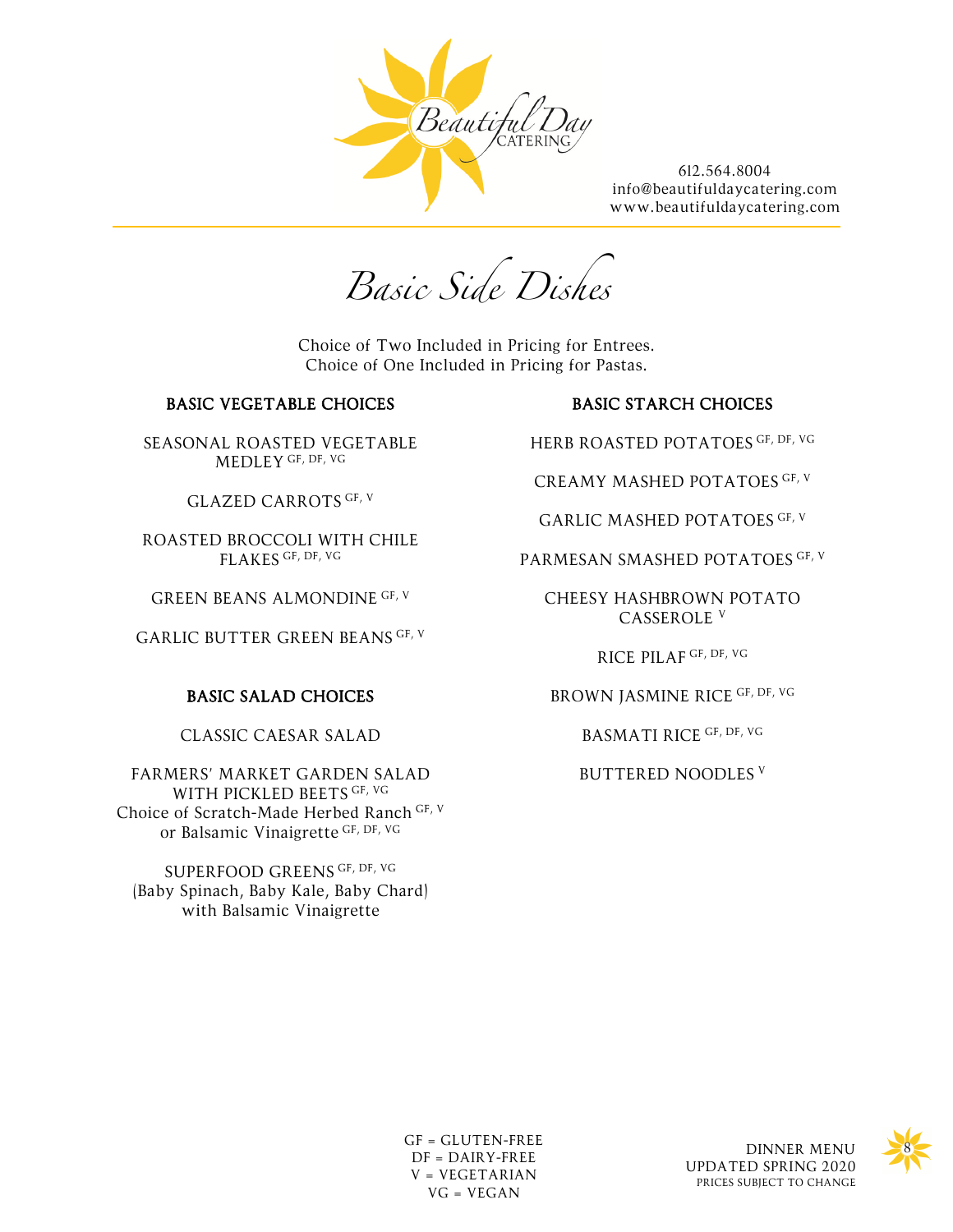

*Upgraded Side Dishes*

Add \$1 per person for each upgraded side dish. Must order the upgrade for entire group. Each entrée selection includes two side dishes. Each pasta selection includes one side dish.

### UPGRADED VEGETABLE CHOICES

LEMONY GREEN BEANS GF, V with bell pepper & cashews

OLIVE OIL GREEN BEANS GF, DF, VG with marcona almonds

GREEN BEANS WITH BACON & BALSAMIC GF, DF

HONEY-GINGER GLAZED CARROTS GF, V

ROASTED BRUSSELS SPROUTS GF, DF with pancetta & golden raisins

BALSAMIC-ROASTED BRUSSELS SPROUTS GF, DF, VG

PARSNIP "RICE" WITH BROCCOLI GF, DF, VG coconut, ginger, bell pepper

SPICY CARAMELIZED CAULIFLOWER GF, DF, VG with rosemary raisins

GARLIC-PARMESAN SPAGHETTI SQUASH GF, V

CORN ON THE COB WITH YOUR CHOICE OF COMPOUND BUTTER GF, V choose from: parmesan-herb, cotija-chipotle-lime, honey, spicy old bay, or lemon-basil

ROASTED BEETS WITH ROSEMARY BUTTER GF, V

UPDATED SPRING 2020 PRICES SUBJECT TO CHANGE